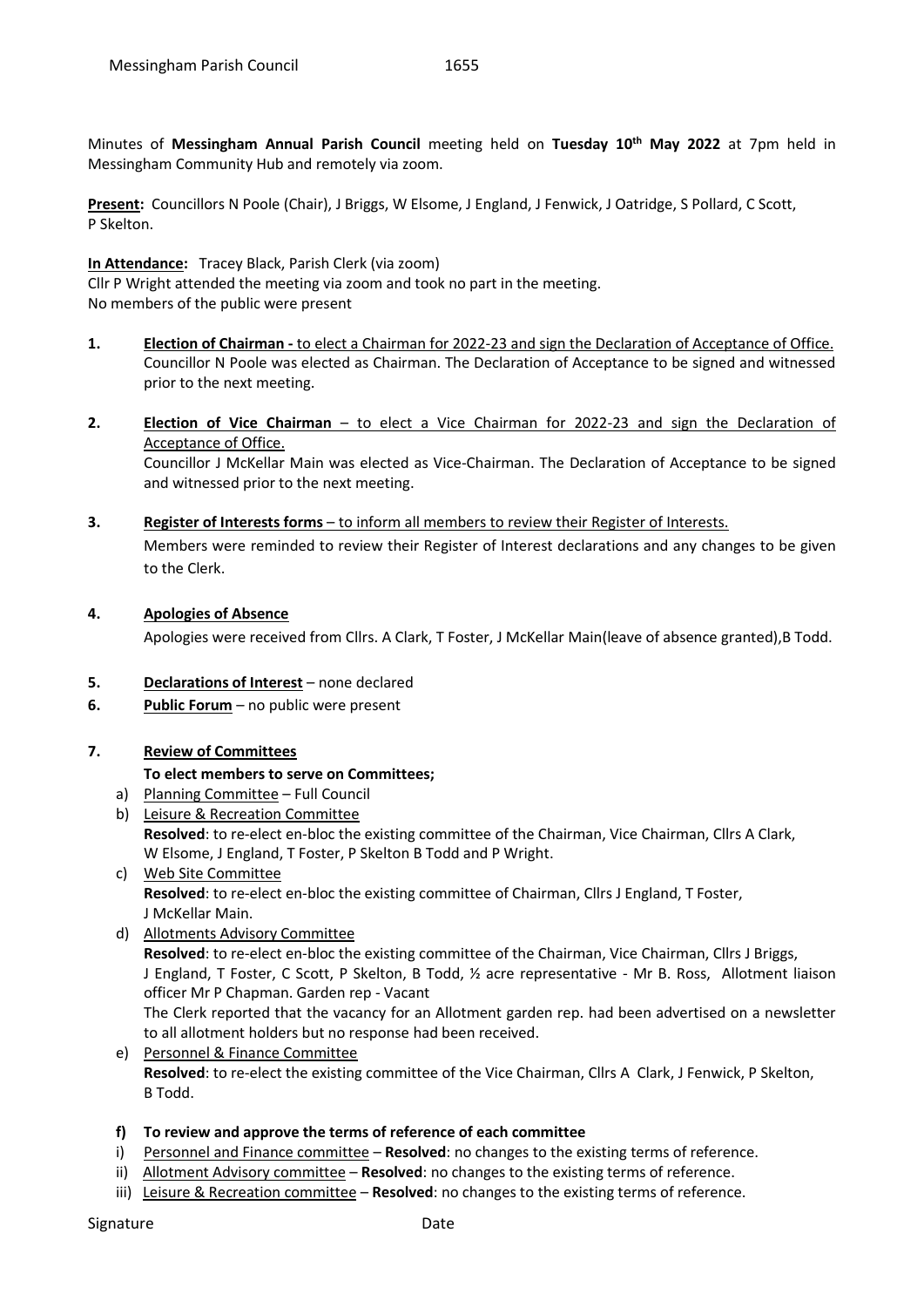#### **8. Election of Representatives onto outside bodies**

To appoint representatives onto outside bodies;

- a) ERNLLCA District Committee meetings Representative. **Resolved**: to re-elect Cllrs. N Poole & T Foster.
- b) Messingham Memorial Playing Field Representatives **Resolved**: to re-elect Cllr J Oatridge and elect Cllr S Pollard.
- c) Messingham Village Hall Representative **Resolved:** to re-elect Cllr C Scott and elect Cllr S Pollard.
- d) Lincolnshire Wildlife Trust Nature Reserve Representative **Resolved**: to re-elect Cllr A Clark.
- e) Sibelco Liaison Committee Representative **Resolved**: to re-elect Cllr N Poole.

#### **9. To appoint an Internal Auditor for 2022/23**

**Resolved**: to re-appoint the existing Internal Auditor Mr Richard Dixon.

#### **10. Regular Meeting Dates**

#### **To agree regular meeting and committee meeting dates**

- a) Allotment Advisory Committee: **Resolved**: Quarterly meetings in June, September, December (if required), February.
- b) Leisure & Recreation committee: **Resolved**: to be held as required
- c) Personnel & Finance committee: **Resolved**: Minimum of one meeting per year for the salary and wages review prior to the Precept meeting being held.
- d) Website committee: **Resolved**: Annual or when required.

#### **11. To review Policies & Procedures**

Review to take place at next meeting.

## **12. Minutes of previous Parish Council meeting**

a) The minutes of the Full Parish Council meeting on Monday 11<sup>th</sup> April 2022 were circulated to all members prior to the meeting. The minutes were agreed to be a true record and duly signed by the Chairman.

# **13**. **Clerks update – to receive an update from the Clerk on items not shown on this agenda**

There were no items raised by the Clerk or any members.

## **14. Planning**

#### **a) To resolve the planning applications**

- **i)** PA/2022/397 P Ricketts, 2 Gelder Beck Road change of use of domestic swimming pool to be used by a swimming school and domestic use.  **Resolved**: to Object for the following reasons;
- The proposal is a commercial enterprise in a residential development.
- Concerns of the loss of residential amenity of neighbouring properties.
- There is very little on street parking which could result in neighbouring properties being adversely affected and giving rise to highway safety concerns.
- The site is adjacent to the busy A159. Increased parking in this area would cause issues when leaving and entering the estate.
- **ii)** PA/2022/582 Mr Taylor, 22 Holme Lane to erect a two storey extension. **Resolved**: No Objections.
- **iii)** PA/2022/688 C Walters, Scallow Grove Farm, Kirton Road erect a two storey side extension with pitched roof, first floor rear extension with a flat roof and a new boundary wall with dropped kerb vehicle access to B1400.

**Resolved**: No Objections.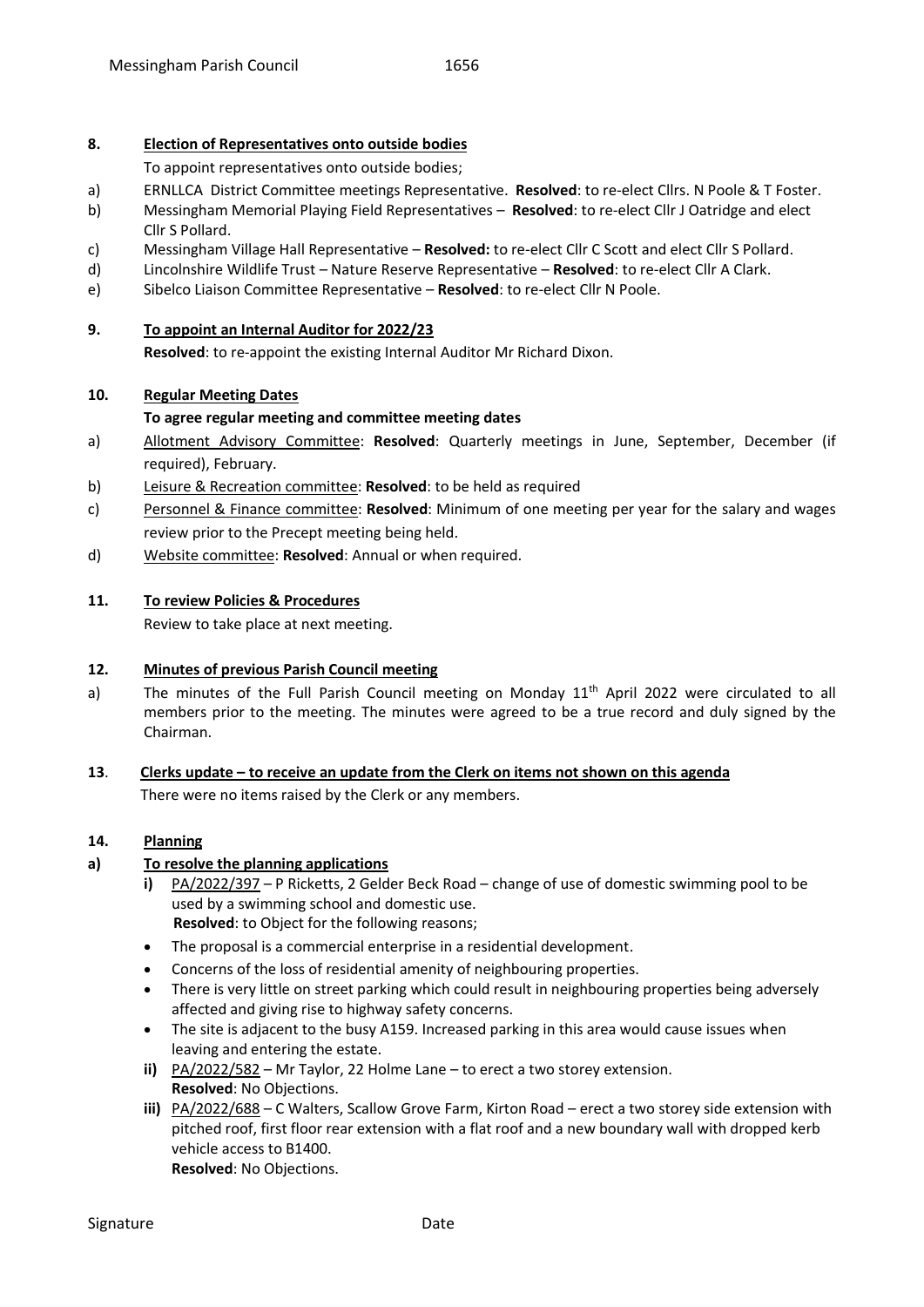# **c) To receive decisions made by NLC**

**i)** PA/2022/466 – Mr & Mrs K Thew, Gooseacres, 2 Gooseacre – non-material amendment to PA/2020/1036 to amend the roof to create a gable facing at the rear extension – Granted.

#### **15. Finance**

# **a) Payments - To approve the payments**

| Ref. | Date    | Payee                             | <b>Details</b>                         | Vat          | <b>Total</b> | <b>Method</b> |
|------|---------|-----------------------------------|----------------------------------------|--------------|--------------|---------------|
| 19   | 25/4/22 | <b>British Gas</b>                | Electric-Holme Meadow recreation field | 0.99         | 20.76        | Dd            |
| 20   | 26/4/22 | <b>British Gas</b>                | Electric-War Memorial                  | 0.73         | 15.36        | Dd            |
| 21   | 10/5/22 | Public Works Loan Board           | Half yearly loan repayment             | 0            | 1464.61      | Dd            |
| 22   | 12/5/22 | Three.co.uk                       | Clerk mobile                           | $\mathbf{0}$ | 6.28         | dd            |
| 23   | 12/5/22 | <b>Sissons Gardening Services</b> | Gardening contract                     | 0            | 474.44       | online        |
| 24   | 12/5/22 | Gainsborough Pest & Environ.      | Mole control contract                  | $\Omega$     | 80.00        | Online        |
| 25   | 12/5/22 | N Drinkall                        | Handyman services                      | 0            | 523.00       | Online        |
| 26   | 12/5/22 | MKS Groundcare Ltd                | Grass cutting contract                 | 227.20       | 1363.20      | online        |
| 27   | 12/5/22 | MKS Groundcare Ltd                | Verge cutting contract-Messingham      | 179.60       | 1077.60      | online        |
| 28   | 12/5/22 | R Dixon-Public Sector Audit       | <b>Internal Audit</b>                  | $\Omega$     | 590.00       | online        |
| 29   | 12/5/22 | No Worries Cleaning services      | Contract cleaning at Community Hub     | 28.80        | 172.80       | online        |
| 30   | 12/5/22 | Corona Energy                     | Gas - Community Hub                    | 2.87         | 60.20        | online        |
| 31   | 12/5/22 | nPower                            | Electric - Community Hub               | 1.37         | 28.85        | online        |
| 32   | 12/5/22 | NLC-Trade Waste 2022-23           | Trade waste - Temperance Avenue        | $\mathbf{0}$ | 233.60       | online        |
|      |         |                                   | Trade waste - Community Hub            | 0            | 233.60       |               |
| 33   | 12/5/22 | Messingham Bowls Club             | Precept Grant                          | $\mathbf{0}$ | 792.50       | online        |
| 34   | 12/5/22 | T Black-Clerk reimbursement       | Teaspoons for Hub                      | 0.38         | 2.25         | online        |
|      |         |                                   | 12 Mugs for Hub                        | 0            | 15.00        |               |
| 35   | 12/5/22 | Salaries & wages                  | Salaries & Wages                       | 0            | 1378.22      | online        |
| 36   | 31/5/22 |                                   | (separate confidential schedule)       |              |              |               |

**Resolved:** to approve the payments.

# **b) Receipts – To note receipt of income as per attached schedule**

| Ref. | Date    | <b>Received from</b>    | <b>Details</b>                    | Amount   | <b>Method</b> |
|------|---------|-------------------------|-----------------------------------|----------|---------------|
| 1    | April   | Various                 | Allotment annual rent collection  | 690.00   | online        |
| 2    | April   | Various                 | Allotment annual rent collection  | 736.00   | cheque        |
| 3    | April   | Various                 | Allotment annual rent collection  | 48.00    | cash          |
| 4    | 13/4/22 | Cash sale at Hub        | History books                     | 10.00    | cash          |
| 5    | 14/4/22 | Messingham Junior FC    | Season charge 2021-22/annual rent | 739.00   | online        |
| 6    | 23/4/22 | Cash sale at Hub        | History books                     | 5.00     | cash          |
| 7    | 25/4/22 | Messingham Village Hall | Annual rent                       | 1.00     | online        |
| 8    | 29/4/22 | <b>NLC</b>              | Platinum Jubilee grant            | 157.87   | online        |
|      |         |                         | Precept 50% grant                 | 36053.50 |               |
|      |         |                         | <b>Precept Support Grant</b>      | 1771.00  |               |
| 9    | 29/4/22 | Northern Powergrid      | Wayleave                          | 92.60    | cheque        |
| 10   | 3/5/22  | Messingham Scout Group  | Annual rent                       | 1.00     | cheque        |
| 11   | 4/5/22  | <b>NLC</b>              | Spring in Bloom Grant             | 251.00   | online        |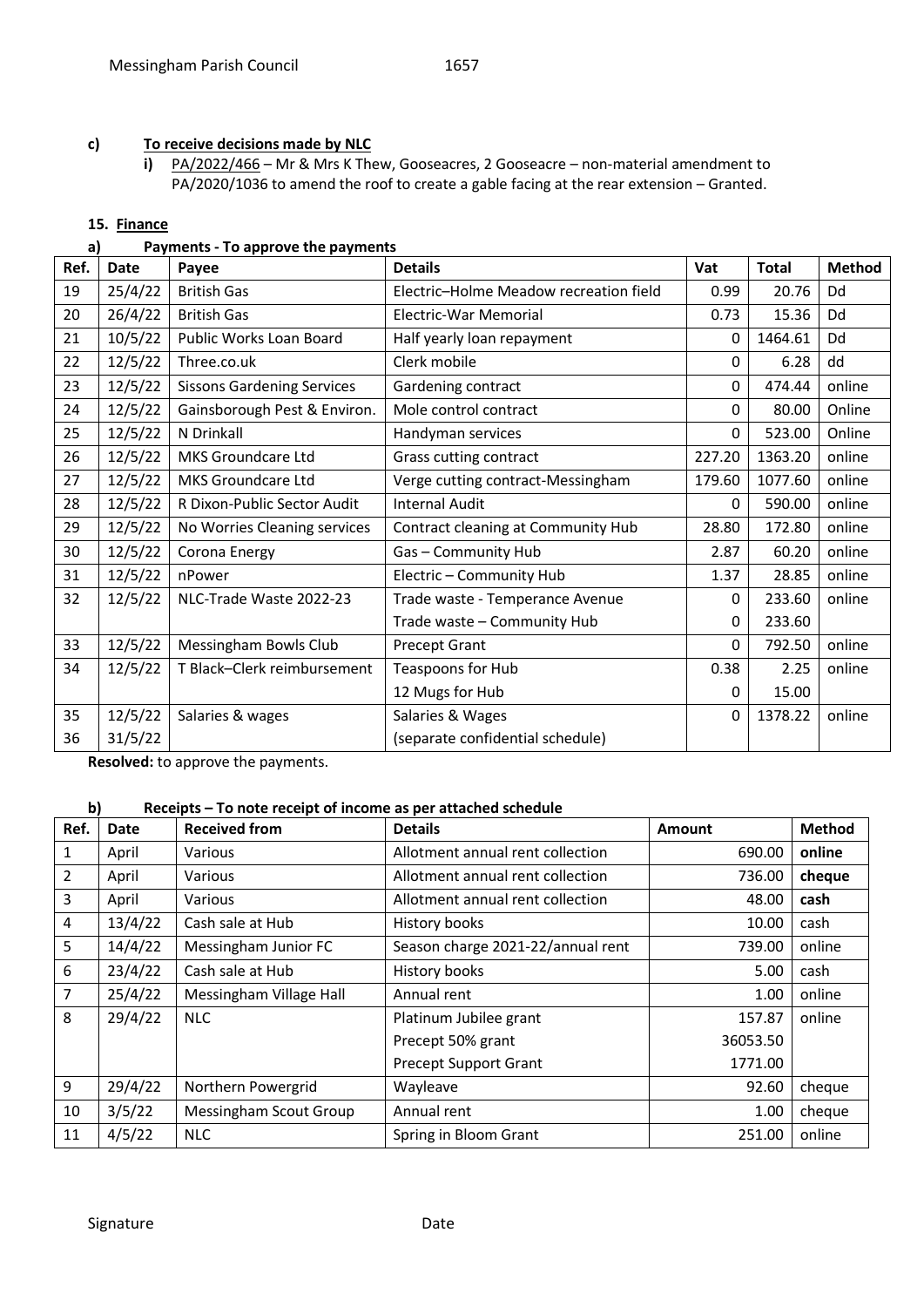#### **c) To receive the Annual Internal Audit report and consider any recommendations;**

The report had been circulated to all members prior to the meeting. Summar*y – "The accounts and governance arrangements of the council have continued to be maintained to a very high standard and the internal financial control environment within the council is excellent. The assistance of the Clerk of the Council in the completion of this audit was much appreciated".* **Recommendations:** there were no recommendations raised on the report.

#### **d) Annual Governance & Accountability return (AGAR) for year ended 31 March 2022**

- **i. To consider and resolve assertions of Section 1 - Annual Governance Statement 2020/21** The Chairman read out the assertions and the Council resolved each response.
- **ii. To approve, sign and date Section 1 - Annual Governance Statement 2021/22 - of the Annual return for financial year ended 31 March 2022. Resolved**: Clerk & Chairman to duly sign and date Section 1.
- **iii. To consider Section 2 - Accounting Statements for 2021/22** The Clerk confirmed the figures had been agreed by the Internal Auditor. The Chairman read out the figures.
- **iv. To approve Section 2 - Accounting Statements 2021/22 - of the Annual Return for financial year ended 31 March 2022. Resolved**: to approve Section 2.
- **v. Chairman to sign and date Section 2 – Accounting statements for 2021/22** In accordance with AGAR instructions this document had been signed by the Clerk prior to submission for approval. **Resolved**: that the Chairman sign and date section 2.

The clerk advised that the AGAR would be duly submitted to the External Auditor.

## **e) To agree schedule of regular payments**

The proposed schedule of regular payments had been circulated prior to the meeting. **Resolved**: to approve the updated schedule of regular payments.

- **f) To review and agree the Bank mandate signatories Resolved**: no change to the existing bank mandate.
- **g) Passwords & PINS – Chairman to receive and confirm acceptance of sealed details.**  As the Clerk was not physically in attendance this would be carried forward to the next meeting.
- **h) Allotments – to consider purchase of chicken wire to protect fruit trees from deer damage. Resolved**: to purchase wire when required, it was noted that this may not be required until Autumn.

#### **16. General Items of Business**

**a) Memorial bench corner of Northfield Road and Highgrove Min. 261 – to receive any responses from the resident consultation and consider approval of this location.** 

The Clerk reported that no objections or comments had been received from the nearby residents. **Resolved**: to approve this location for the bench. Clerk to determine with NLC the procedure and approval for the exact location.

# **17. Community Hub**

**a) Official opening of Community Hub – to receive and consider information from NLC.**  The Chairman reported that NLC would like to hold an official opening of the Hub on Friday 10<sup>th</sup> June 2022 2-3pm. Clerk to liaise with NLC regarding arrangements.

# **b) Scale of Charges – to agree and adopt Scale of Charges for hire of the Community Hub. Resolved:** £1 / person for all Village non-profit organisations / Community groups. £10 / hour for Village commercial hire.

Clerk to seek charging structure from neighbouring Town / Parish Councils prior to considering the charge for non-Village hire.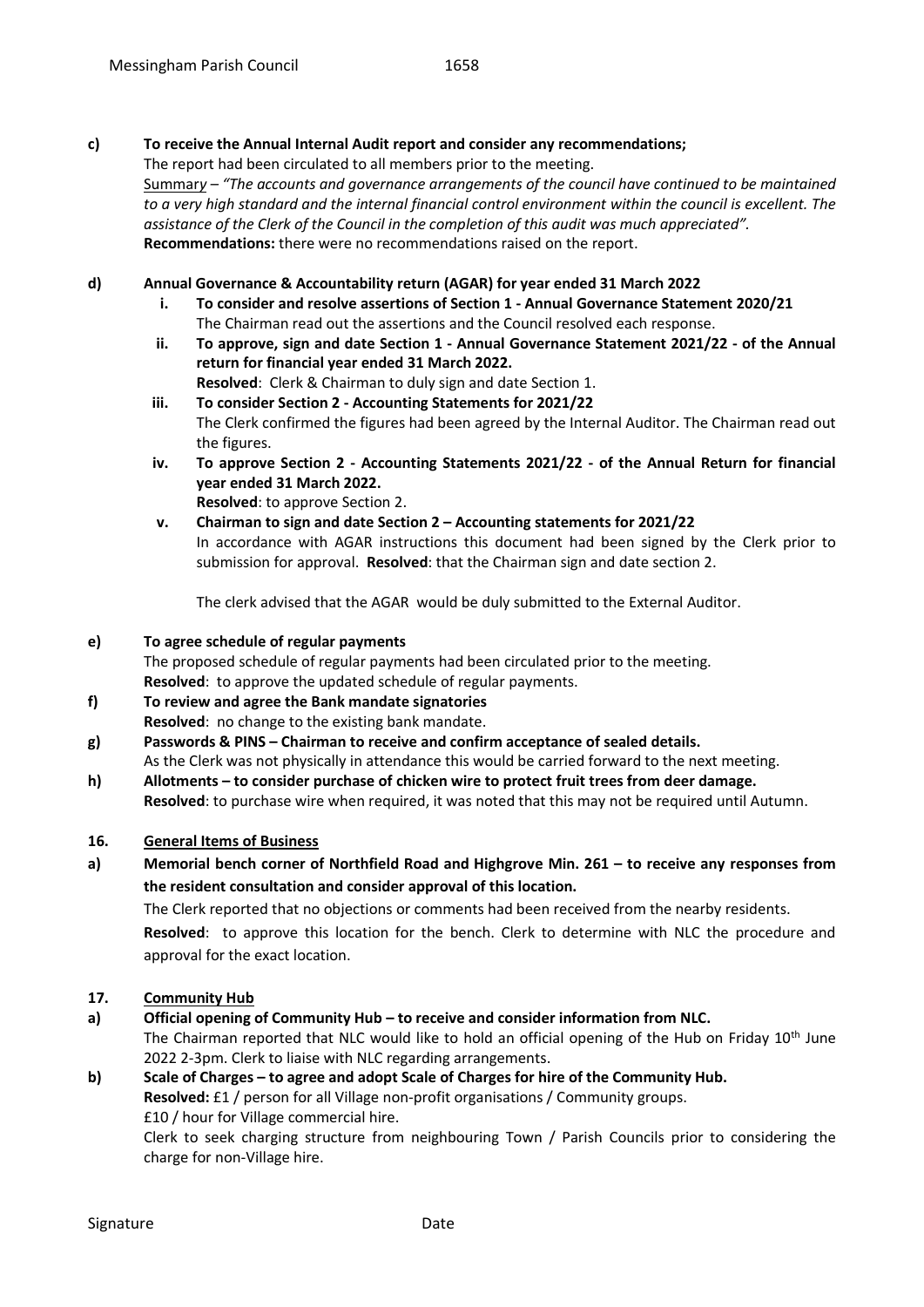#### **c) Letter box – to consider installing a letter box at the Community Hub.**

**Resolved:** to purchase an external locking post box and place on the rear of the building to reduce the risk of misuse.

**d) Bean bags –** suggestion from library volunteers for bean bags for the adults to accompany their children in the Children's area of the library. Clerk to determine if NLC Library services have any bean bags available.

#### **e) Damage to building roof corner.**

The Chairman reported that damage to the guttering, fascia and roof tiles at the corner of the roof had been incurred by a delivery driver to a nearby business whilst reversing. The company has accepted responsibility and approved the quotation to remedy. Clerk to arrange for the work to take place.

#### **18. Leisure & Recreation items**

**a) MJFC – request to store goal posts on playing field extension on Northfield Road. Resolved:** goal posts to be removed from site between each use.

#### **19. Ridge Ward Councillor report - To receive a report from Ridge Ward Councillors on NLC activities**

- 18 May 2022 10:30am Mayor making at Normanby Hall & 1:30pm formal business at the Pods.
- **20. Police Matters/Crime report/Neighbourhood Action Team (NAT)/Office Police & Crime Commissioner** The clerk reported that the Crime report had not been received and would circulate on receipt.

#### **21. Councillor / Clerk Reports – To receive reports on meetings attended representing the Parish Council.**

a) It was reported that a new fence along the side of the field at Northfield Road had been installed to prevent access by nuisance quad bikes.

#### **22. Correspondence for Discussion/Decision -** none received

#### **23. Correspondence for Information**

#### **a) To note correspondence received for information.**

- i) NLC forthcoming meetings noted and placed on notice board.
- ii) ERNLLCA newsletter emailed to members on receipt.
- iii) ERNLLCA Clerk get together and training day  $16<sup>th</sup>$  June 2022 Ropewalk, Barton. The Clerk reported that she would unfortunately be unable to attend on this occasion.

#### **b) To note any correspondence received after the agenda was posted.**

- i) NLC Standards Training the Clerk has slides and YouTube link from the course in March.
- ii) Holy Trinity Church Platinum Jubilee Community Service Thursday  $2^{nd}$  June 2022 at 2pm followed by refreshments. The Clerk advised that the jubilee merchandise had arrived and would pass some on to the Church as previously agreed. Bunting to also be put up at the Community Hub.

#### **24. Village Complaints/Compliments – to receive and consider any Village complaints and compliments.**

- **a)** Park View poor condition of paths reported by a resident. Clerk to report to NLC and Ward Councillors.
- b) It was noted that private football coaching was taking place on Holme Meadow recreation field. The Clerk reported that this had been investigated previously when MJFC had advised that they were involved with the sessions.

**Resolved**: to ascertain if the coach is making a charge for his services.

#### **25. Date/Time/Venue Of Next Meeting**

- a) To note Annual Parish meeting on Monday 23<sup>rd</sup> May 2022 at 7pm.
- b) The next Parish Council meeting was confirmed as Monday  $13<sup>th</sup>$  June 2022 at 7pm. Meetings to be held in the Community Hub, Messingham.